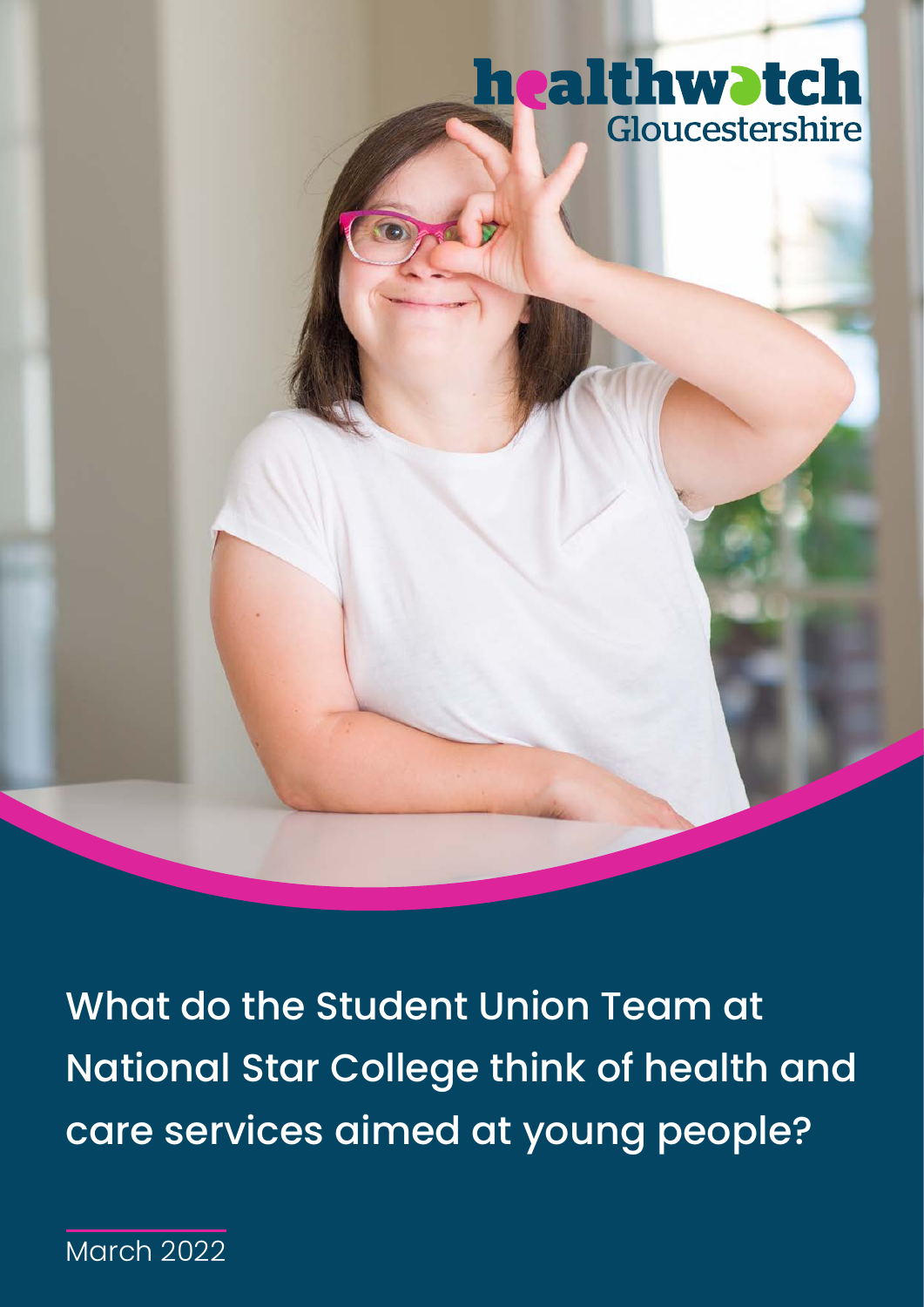## **About us**

#### Healthwatch Gloucestershire is the county's health and social care champion.

We're here to listen to your experiences of using local health and care services and to hear about the issues that really matter to you. We are entirely independent and impartial, and anything you share with us is confidential. We can also help you find reliable and trustworthy information and advice to help you to get the care and support you need.

As an independent statutory body, we have the power to make sure that NHS leaders and other decision makers listen to your feedback and use it to improve standards of care. This report is an example of how your views are shared.

Healthwatch Gloucestershire is part of a network of over 150 local Healthwatch across the country. We cover the geographical area of Gloucestershire County Council, which includes the districts and boroughs of Cheltenham, Cotswold, Forest of Dean, Gloucester, Stroud, and Tewkesbury.



© Healthwatch Gloucestershire

The material must be acknowledged as Healthwatch Gloucestershire copyright and the document title specified. Where third party material has been identified, permission from the respective copyright holder must be sought.

Any enquiries regarding this publication should be sent to us at [info@healthwatchg](mailto:info%40healthwatchgloucestershire.co.uk?subject=)loucestershire.co.uk

You can download this publication from [healthwatchgloucestershire.co.uk](https://www.healthwatchgloucestershire.co.uk/reports-publications/)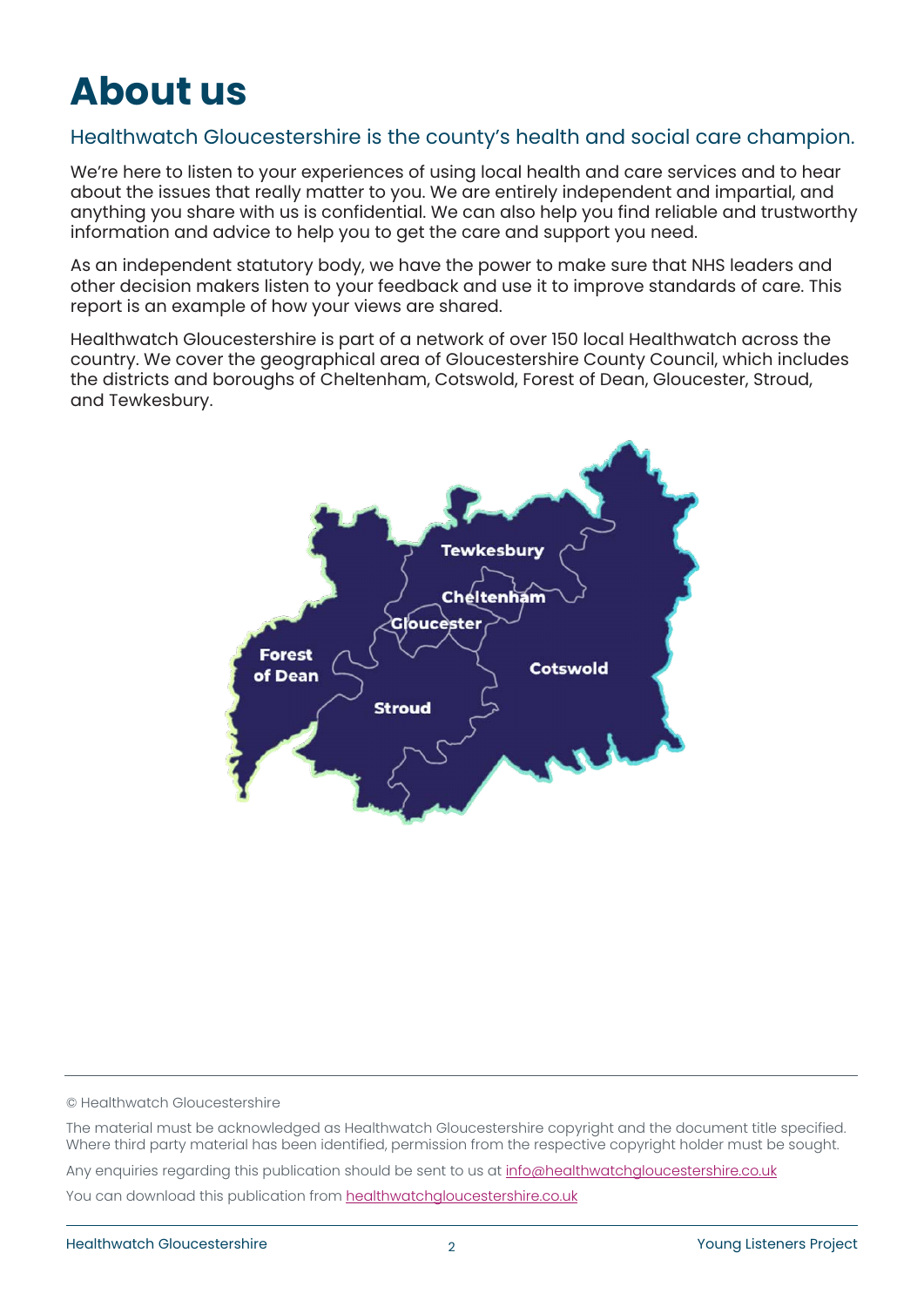| <b>Contents</b>                   | Page |
|-----------------------------------|------|
| <b>Introduction</b>               |      |
| What we did                       |      |
| Key messages                      | 6    |
| <b>Recommendations</b>            | 8    |
| Thank you                         | 8    |
| <b>Appendix: Survey questions</b> |      |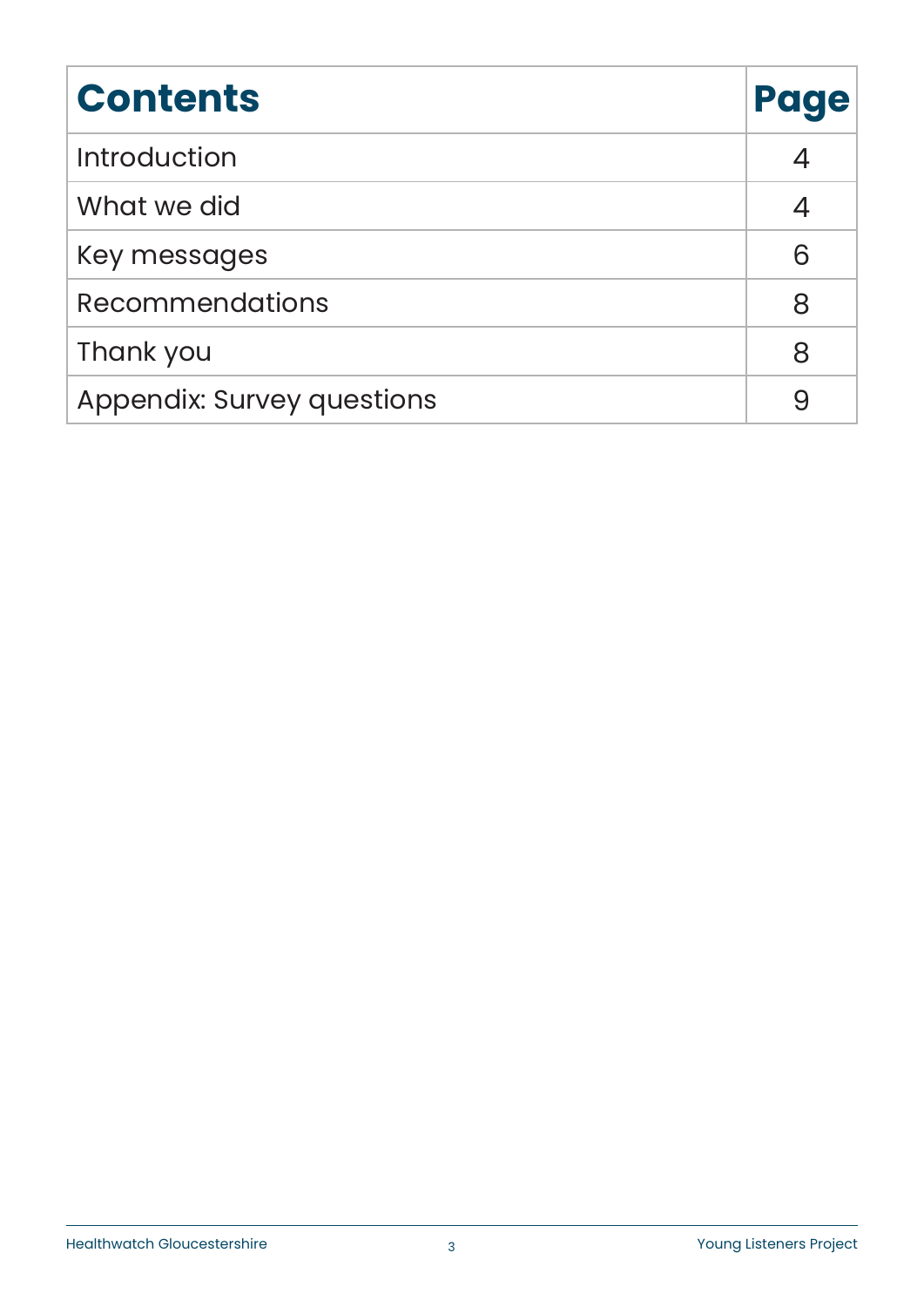

## **Introduction**

Healthwatch Gloucestershire believes that health and social care providers can best improve services by listening to people's experiences.

We know there are few opportunities for young people to discuss the care they receive and the impact this has on them, so we wanted to give them a platform to discuss how they feel about the local health and care services they use. We launched our Young Listeners project in March 2021. This was designed and led by a group of young volunteers, who engaged with other young people in the county and recorded their views and experiences.

# **What we did**

At the start of the Young Listeners project, our Youth Engagement Officer reached out the National Star College. She wanted to give them an opportunity to volunteer or share their opinion on health and care services.

The National Star College was created to support people with disabilities. It encourages their students to realise their potential as equal and active citizens in control of their lives.

The Student Union showed an instant interest in the Young Listener project. After being in contact with the college, a meeting was set where the project was put forward to the Student Union team consisting of 10 members. They planned how to create a survey around their experience with health and care services, and then go through it with each other to collect feedback. We had also hoped to take the survey around the college but with COVID-19 still being a huge factor, it was ultimately decided that it would be too much of a risk to the students.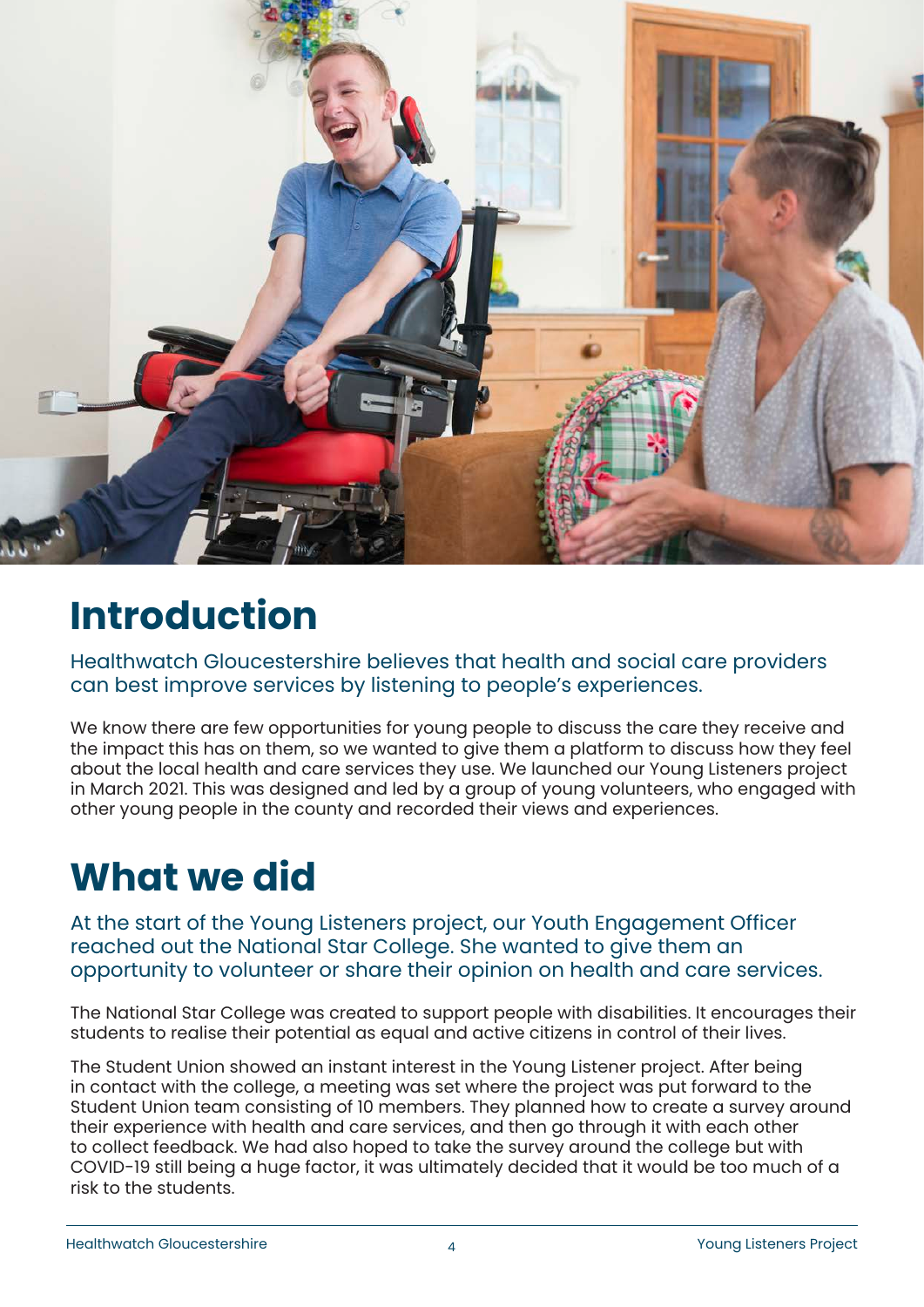### **Planning the project**

We started by asking the Student Union how they would like to engage and be engaged with. Most said they would prefer engagement to be face-to-face activities or games, and one person made an important point that online isn't always accessible and inclusive of everyone's needs.

**I don't mind Teams, but it can be difficult when using an AAC (Augmentative and Alternative Communication); mine is quite quiet.**

Another person also spoke openly about how they preferred in person meetings, but the lockdowns made this impossible and gave people no choice but to have online meetings.

**I like to be spoken to face-to-face. I am getting used to online meetings now but prefer seeing people.**

#### **Creating a logo**

Next, we discussed a team logo. They decided that they wanted to incorporate their student union logo and include a picture that represented communicating and listening. This was the outcome (see right).

#### **Designing the survey**

Two of the union members sat down with our Youth Engagement Officer to discuss what they wanted to find out and how this would look in a survey. It was decided that the point was to have an overview of how happy young people are with the services available, if they know what those services are, and what impact COVID has had on accessing them. 15 questions were designed to capture this feedback (see Appendix).



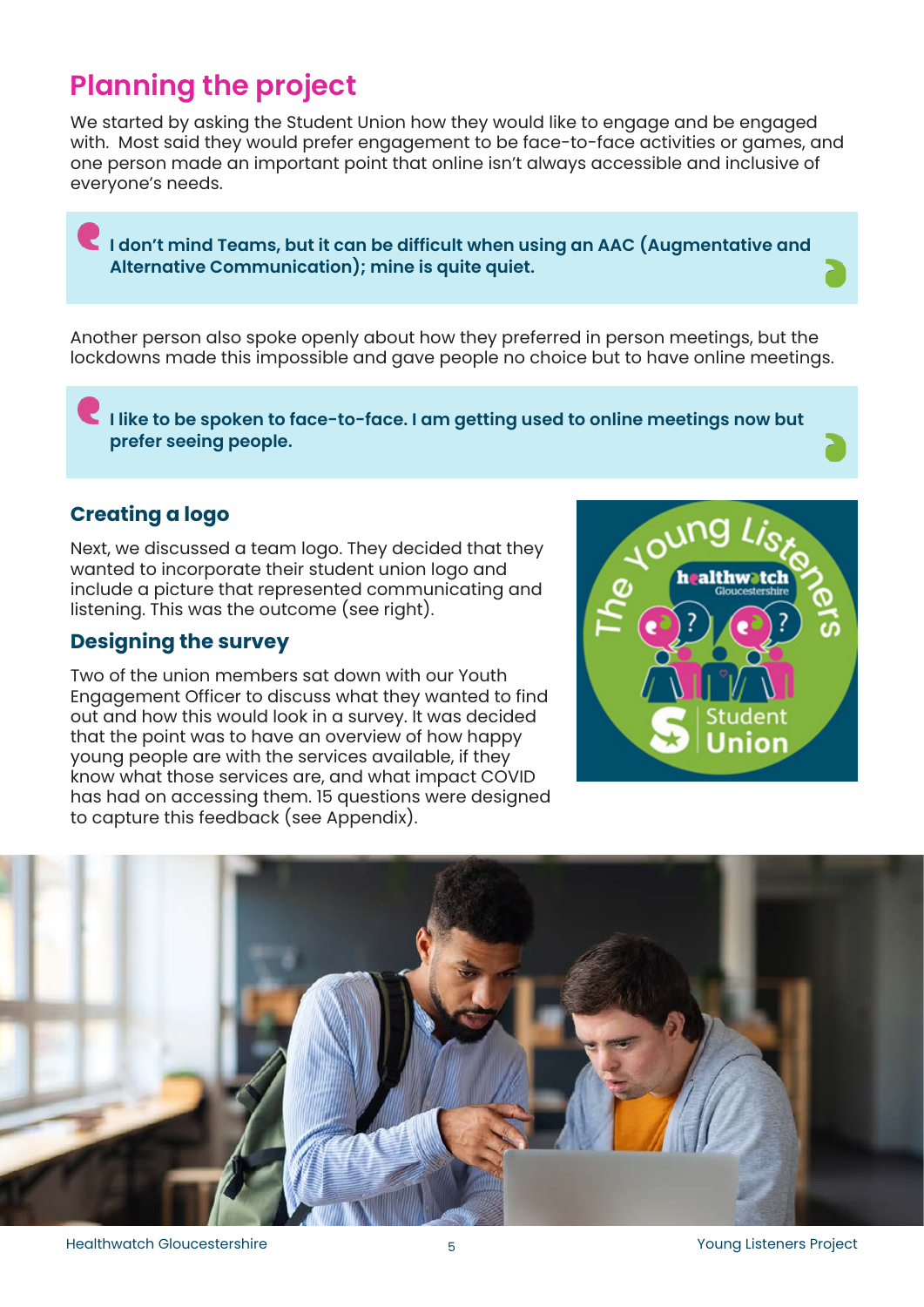

## **Key messages**

### **The impact of COVID-19 on young people**

We asked: *In your opinion do you think health and care services have changed since COVID-19?*

50% (5) of the answers we received said 'yes'. One person felt as though the change was positive, and this was because they can be accessed online. Others highlighted how COVID had made the process different as we are now conscious of needing to social distance, meaning there is less option for face-toface appointments. They explained how for some people, online is better as it is quick and less stressful, and having the option to see a health care provider in person or over the phone is a good way to make it inclusive for everyone's needs.



### **Young people's mental health services**

#### **Talking about mental health**

A topic the Student Union felt should be talked about is the importance of mental health services for young people. The Student Union asked each other: *Do you think there is enough support for young people's mental health?*

We acquired eight answers; 63% (5) said 'yes', 12% (1) said 'no' and the remaining 25% (2) said 'sometimes'. One person went onto explain how, due to the promotion of mental health services being needed by young people, it has increased the awareness and increased the number of services available.

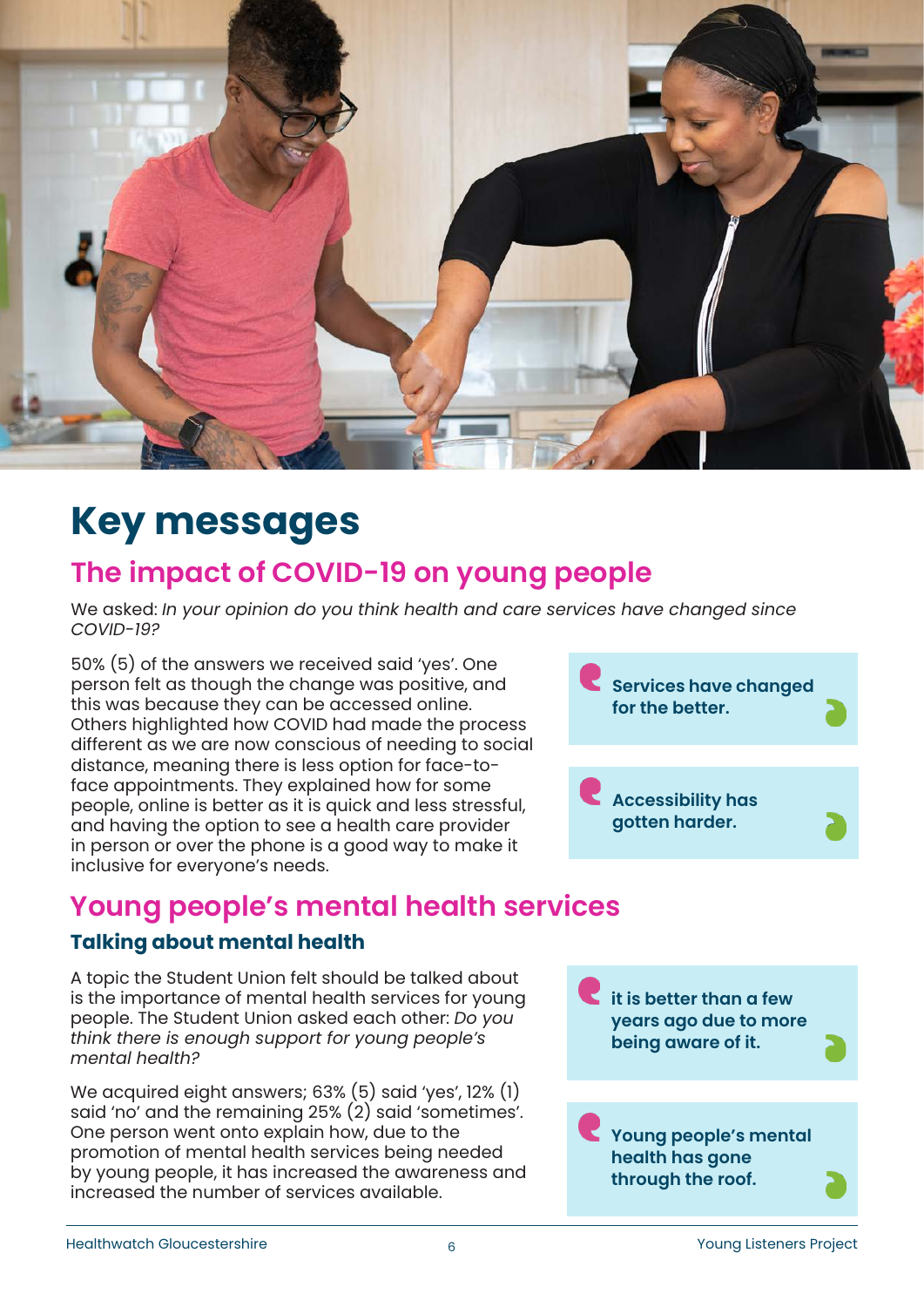#### **Impact of COVID-19**

It was mentioned how young people's mental health had been affected due to lockdown, and that services needed to be in place to support them with the impact that COVID has had, and continues to have, on their health. Another person said how more should be in place as a preventive service to help reduce the impact mental health has on a young person. They believe this could have a positive impact on the person's future and the services they may go on to need. **If services improved there would be more people for them to talk to and it could reduce suicide numbers.**

> **They would talk more at my mum instead of me.**

**Mental health and services need to help before they get into a crisis, they need more preventative services.**

### **Accessibility and inclusivity**

The Student Union members highlighted areas in which services could be more inclusive of disabilities. One individual mentioned the frustration they felt whenever they went to a medical appointment, they wouldn't be addressed, and it would be their carer or the person they were with who would be spoken to. This is frustrating as it is their own health they were talking about, and they wanted to be respected.

#### **Personal requirements being considered during appointments**

Another person explained how their requirements in a medical appointment hadn't been met. Being unsure whether healthcare professionals are aware and conscious of their patients' needs creates low confidence in the service. It was also noted that having an option of an online or in person appointment is a great way to let people choose the route that is appropriate for them.

**Some people don't show up in the interpreters services, they need to improve to better the experience.**

**I think they have changed for the better because they are online now.**



Healthwatch Gloucestershire  $\frac{7}{2}$  Towns 2001 and Thealthwatch Gloucestershire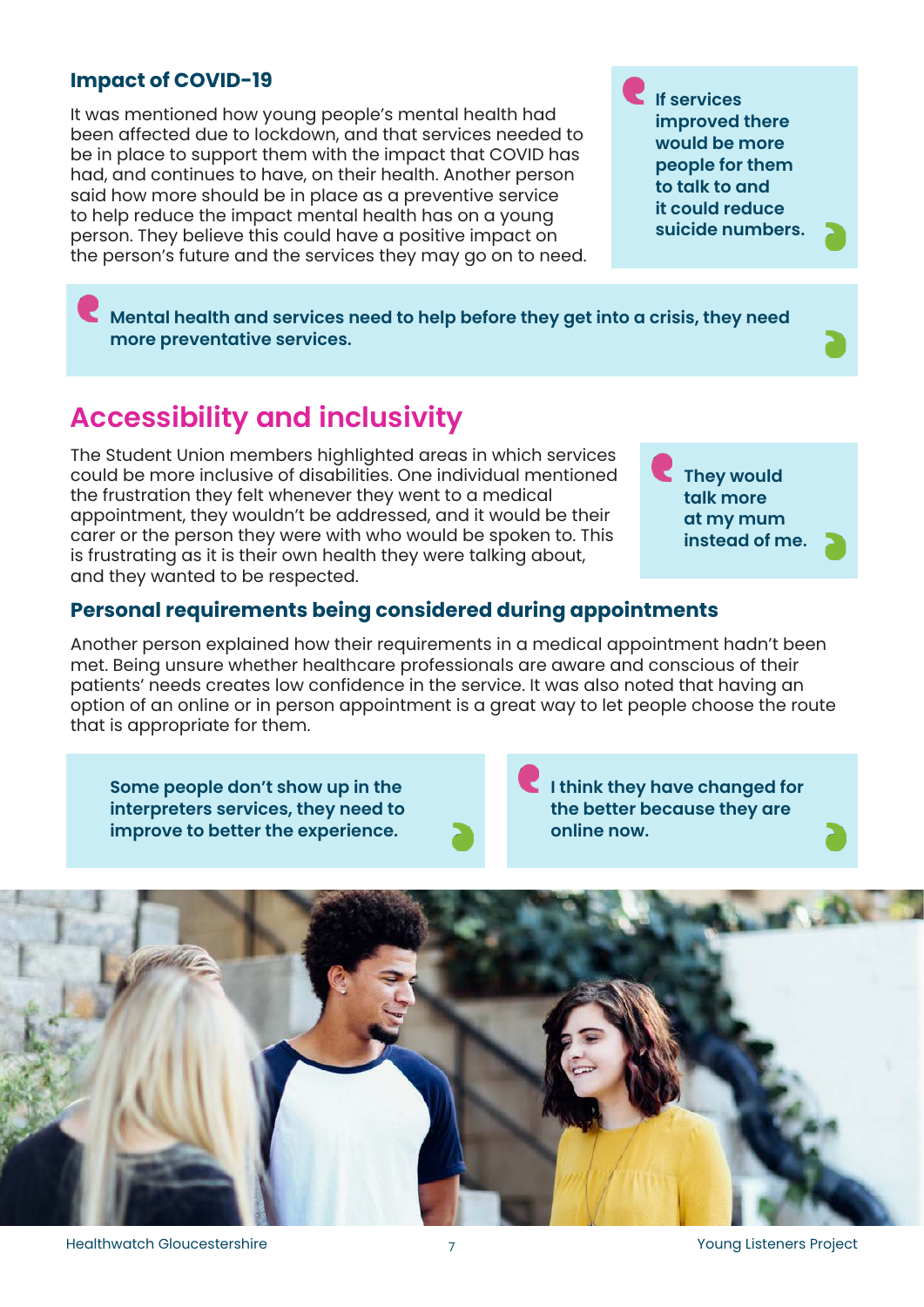

## **Recommendations**

- **● Services to be more inclusive and accessible.** People with access needs should feel confident that when they approach a service, their requirements will be met. This should be a requirement every service should meet for the ease and accessibility of their services users.
- **● More mental health support.** Although there are services available, the pandemic has had a huge impact on young people's mental health. Services should be conscious of this and have better availability and resources for their users.
- **● More options when it comes to services available to young people.** This could be having more online options, such as wellness group sessions, as they are accessible and available for most people and flexible to fit around people's day.
- **● Listen to young people.** When it comes to designing services for young people, include them. The project made it clear that young people are open to sharing their feedback and this could have a positive impact on how effective the services are.

# **Thank you**

We would like to thank the National Star College and the Student Union for taking the time to support young people having a voice when it comes to the services aimed at them.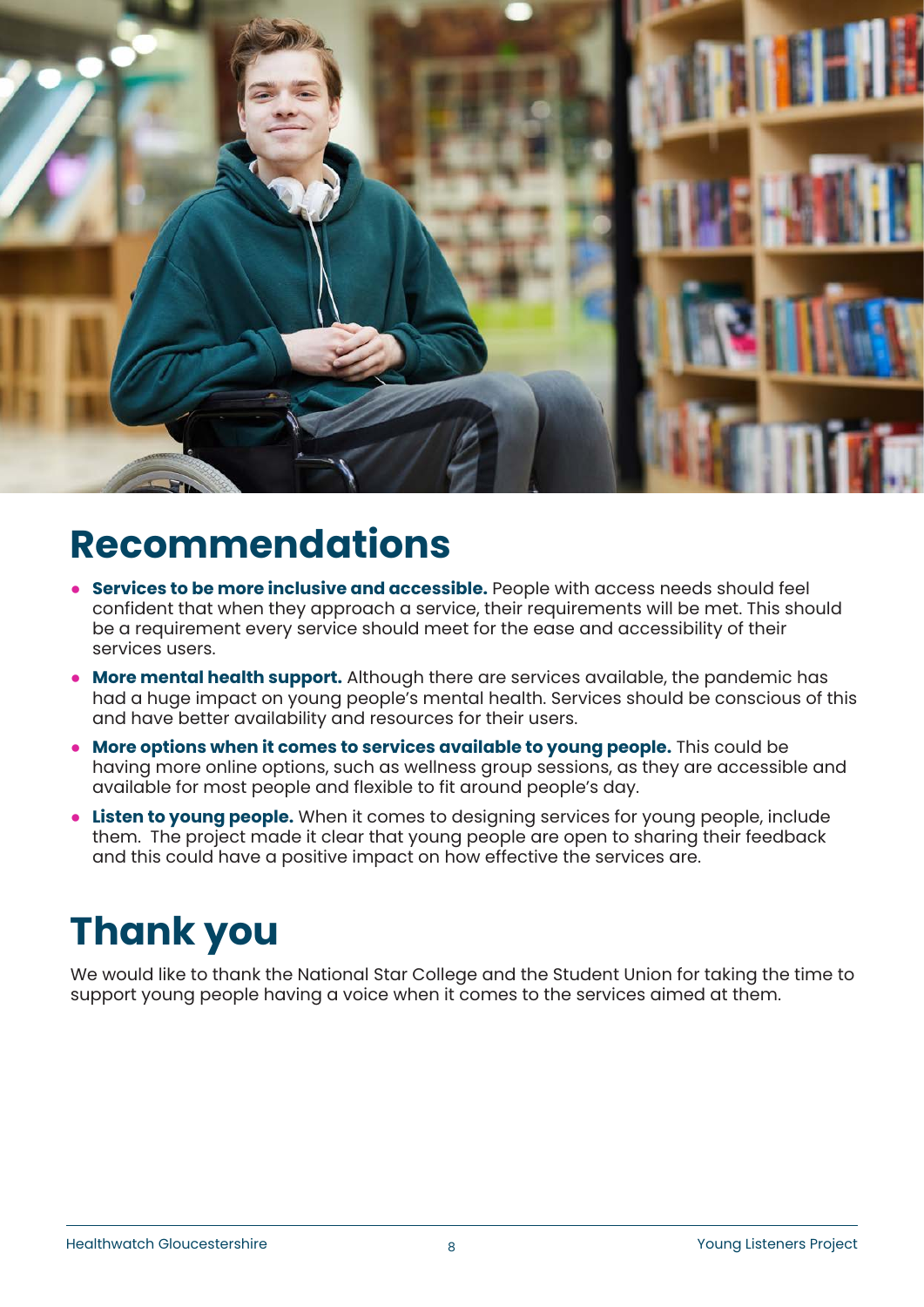# **Appendix: Survey questions**

- **●** Can you list examples of health and care services?
- **●** Do you know what services you're entitled to?
- **●** Do you find it easy to access the services?
- **●** Do you feel confident talking to a someone when it comes to seeking care?
- **●** What has your experience been like with health and care services?
- **●** On a scale of 1-5 (1 being very bad and 5 being great), how happy are you with the care you have received so far?
- **●** Who would be the person you would first confide in over your health?
- **●** In your opinion do you think the services have changed since COVID?
- **●** Do you think young people have good options when it comes to health and care services?
- **●** What services do you think are needed for young people?
- **●** Do you think there is anything services could do to improve young people's experience?
- **●** What would improve your experience?
- **●** Do you think there is enough support for young people's mental health?
- **●** Are there other topics, for example GP access, that you think should be focused on?
- **●** Is there anything else you would like to comment on regarding services aimed at young people?